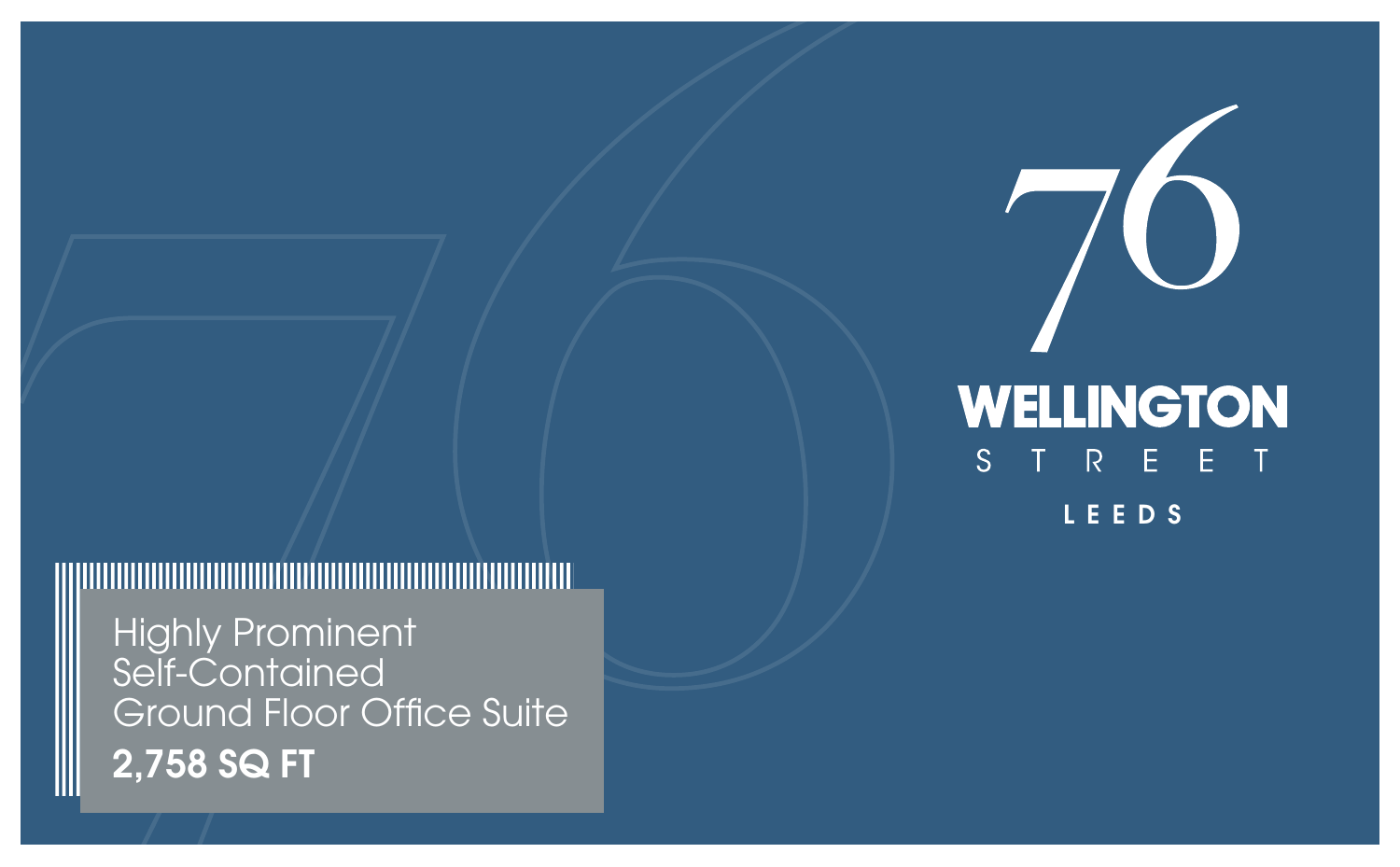76 Wellington Street is a prime grade A office building situated in the heart of Leeds city centre and close to Leeds railway station. The very prominent ground floor suite of 2,758 sq ft is available with its own dedicated entrance fronting Wellington Street.



A comprehensive refurbishment of the common areas provides a contemporary feel that is befitting the location and building specification.

Key occupiers within the building include Schofield Sweeney, Aldermore Bank Plc, Home Group Ltd, and Mackenzie Stuart.











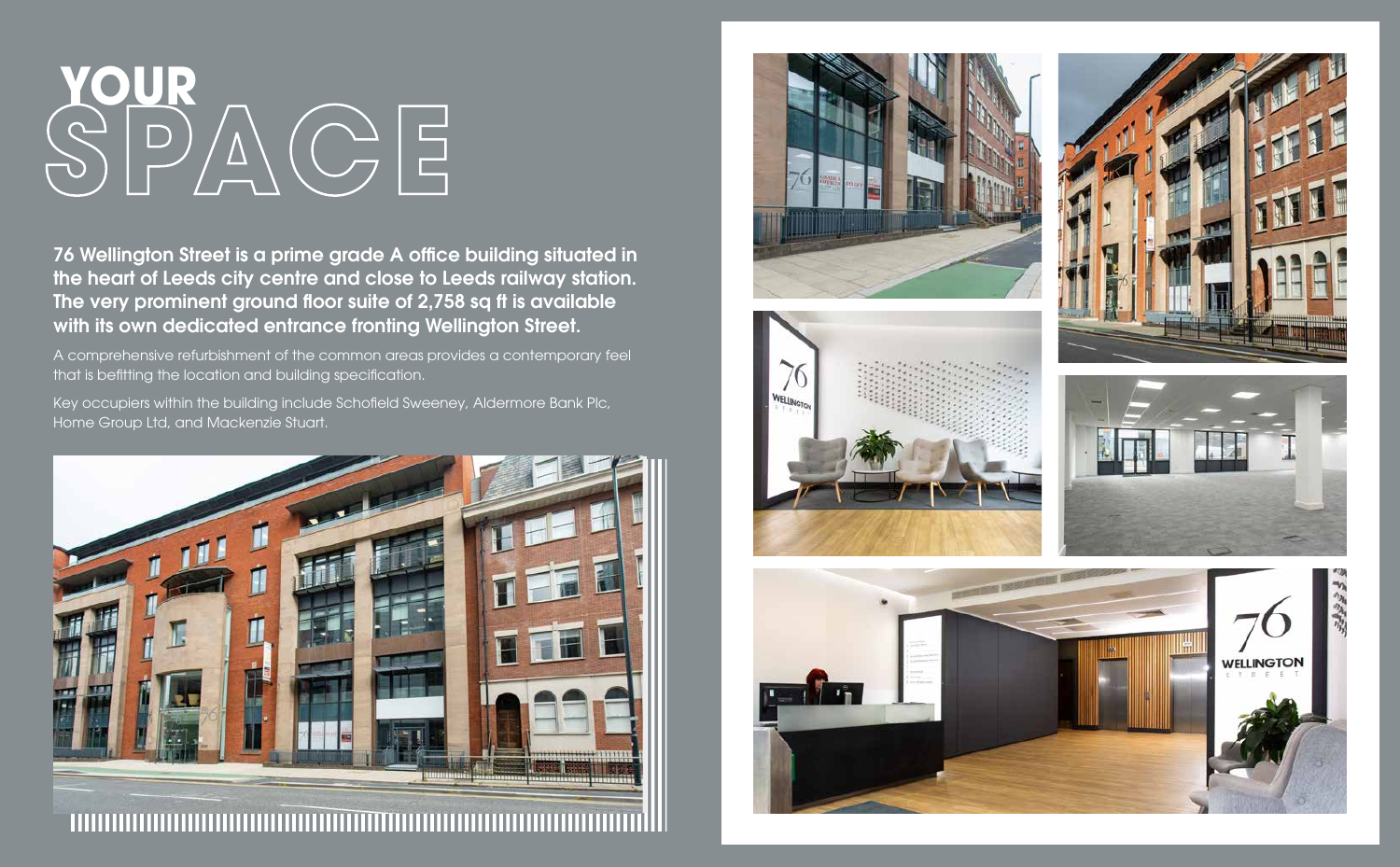The ground floor office suite has been fully refurbished with a grade A specification that includes air condtioning, a brand new suspended ceiling with LED lighting and is fully carpeted.

The WC's have also been fully refurbished with shower facilities and secure cycle storage available in the building.

The ground floor suite also has a self contained entrance.

GROUND FLOOR 2,758 SQ FT









- common areas
- Suspended ceilings with new LED lights
- **Fan coil air** conditioning
- Raised access floor
- **Double glazed** windows
- Onsite commissionaire and reception service
- Two 10 person passenger lifts
- Shower facilities
- Secure basement car parking

**Dedicated entrance**